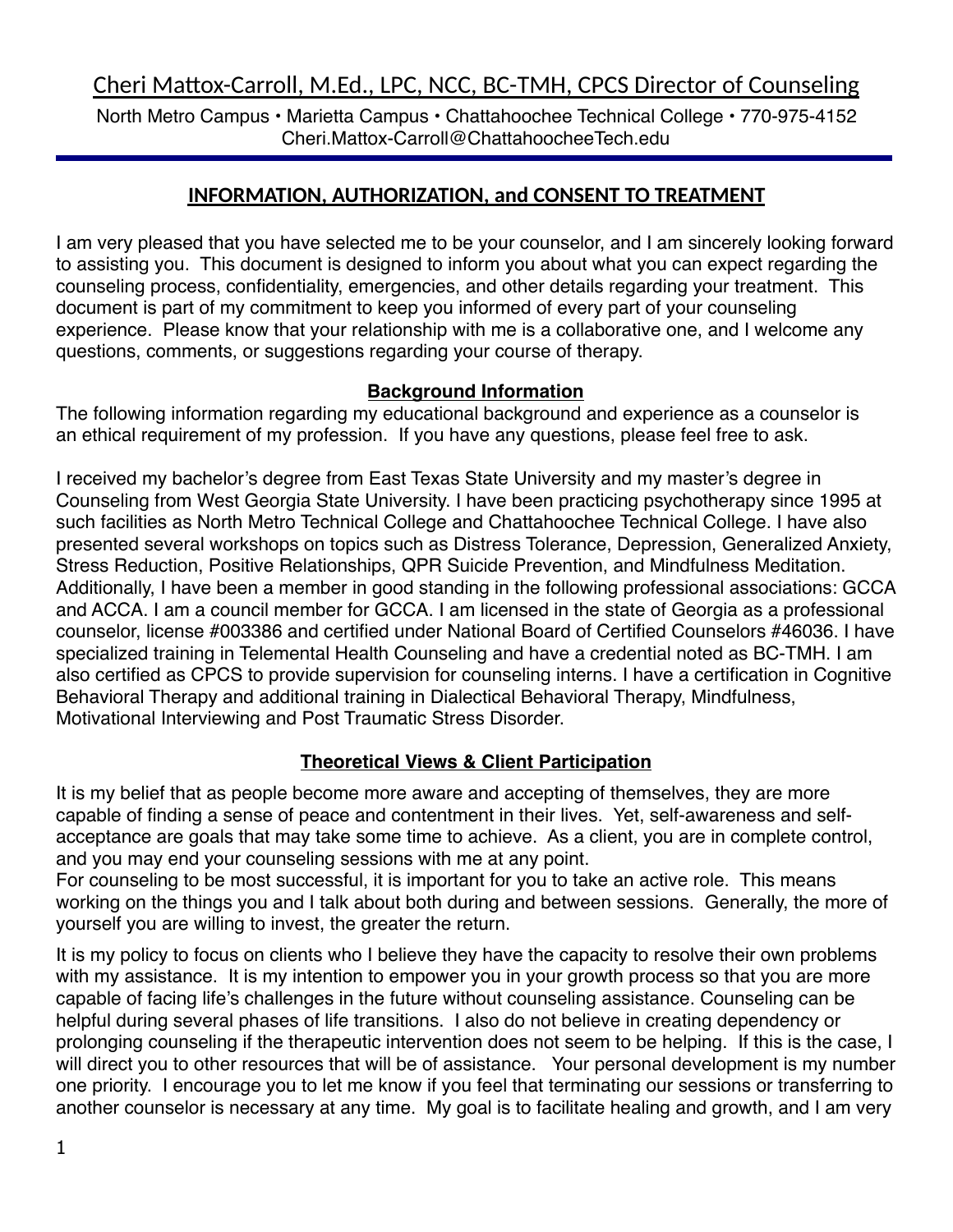committed to helping you in whatever way seems to produce maximum benefit. I truly hope we can talk about any of these decisions. If at any point you are unable to keep your appointments over three appointments or I do not hear from you for one month, I will need to close your file until such time as you wish to resume counseling. As long as I have space in my schedule, reopening your chart and resuming treatment is always an option.

## **Confidentiality & Records**

Your communications with me will become part of a clinical record of treatment, and a file stored in a locked cabinet in my locked office. I will also keep records via Titanium, a secure platform. I will always keep everything you say to me completely confidential, with the following exceptions: (1) you direct me to tell someone else and you sign a "Release of Information" form; (2) I determine that you are a danger to yourself or to others; (3) you report information about the abuse of a child, an elderly person, or a disabled individual who may require protection; or (4) I am ordered by a judge to disclose information. This order can be appealed and I will do everything in my power to keep what you say confidential.

Please note that in couple's counseling, I do not agree to keep secrets. Information revealed in any context may be discussed with either partner.

# **Professional Relationship**

There are important differences between counseling and advice from a friend. Friends may see your position only from their personal viewpoints and experiences. Friends may want to find quick and easy solutions to your problems so that they can feel helpful. These short-term solutions may not be in your long-term best interest. A counselor offers you choices and helps you choose what is best for you. A counselor helps you learn how to solve problems and make better decisions. A counselor's responses to your situation are based on tested theories and methods of change. Also, in order to protect our confidentiality, I may not acknowledge you if I see you on campus or in public, unless you initiate the acknowledgment.

# **Statement Regarding Ethics, Client Welfare & Safety**

I assure you that my services will be provided in a professional manner consistent with the ethical standards of the American Counseling Association. If at any time you feel that I am not performing in an ethical or professional manner, I ask that you please let me know immediately so that I may immediately rectify the situation. If we are unable to resolve your concern, I will provide you with information to contact the professional licensing board that governs my profession.

Due to the very nature of counseling, as much as I would like to guarantee specific results regarding your therapeutic goals, I am unable to do so. With your participation, we will work to achieve the best possible results for you. Please also be aware that changes made in therapy may affect other people in your life. For example, an increase in your assertiveness may not always be welcomed by others. It is my intention to help you manage changes in your interpersonal relationships as they arise, but it is important for you to be aware of this possibility nonetheless.

In addition, at times people find that they feel somewhat worse when they first start therapy before they begin to feel better. This may occur as you begin discussing certain sensitive areas of your life. Yet a topic usually isn't sensitive unless it needs attention. Therefore, discovering the discomfort is actually a success. Once you and I are able to target your specific treatment needs and the particular modalities that work the best for you, help is generally on the way.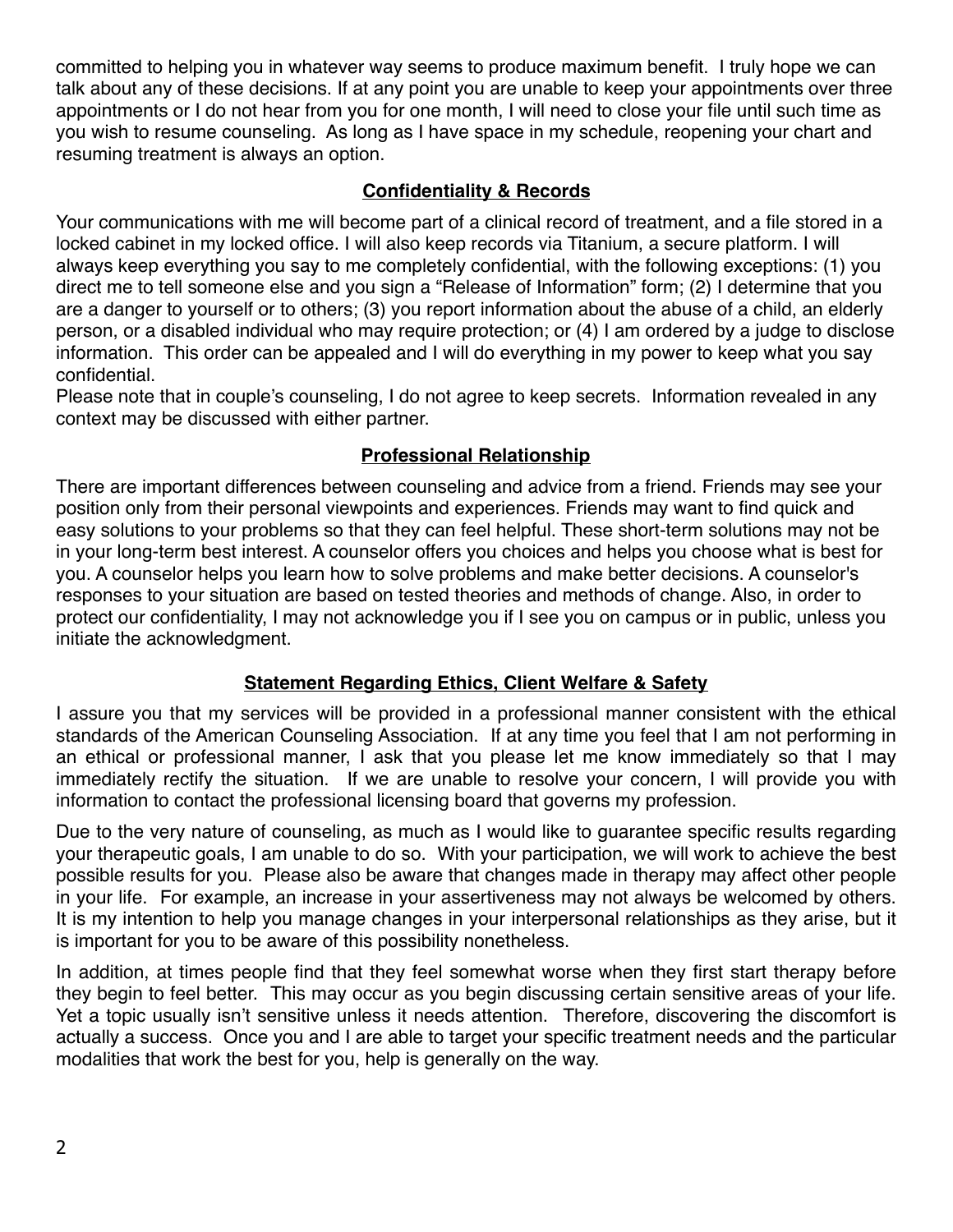## **Telemental Health Statement**

Telemental Health is defined as follows:

"Telemental Health or Distance Counseling means the mode of delivering services via technology-assisted media, such as but not limited to, a telephone, video, internet, a smartphone, tablet, PC desktop system or other electronic means using appropriate encryption technology for electronic health information. Telemental Health facilitates client self-management and support for clients and includes synchronous interactions and asynchronous store and forward transfers." (Georgia Code 135-11-.01)

Telemental Health is a relatively new concept despite the fact that many counselors have been using technology-assisted media for years. The Georgia Composite Board requires counselors to have six hours of specialized training. Therefore, I have completed specialized training in Telemental Health to earn a board certification: BC-TMH. I have also developed several policies and protective measures to assure your information remains as confidential as possible.

#### The Different Forms of Technology-Assisted Media Explained

#### **Landline phones:**

It is important for you to know that even landline telephones may not be completely secure and confidential. There is a possibility that someone could overhear or even intercept your conversations with special technology. Individuals who have access to your telephone or your telephone bill may be able to determine who you have talked to, who initiated that call, and how long the conversation lasted. If you have a landline and you provided me with that phone number, I may contact you on this line from my own landline in my office or from my college cell phone, typically only regarding setting up an appointment if needed. If this is not an acceptable way to contact you, please let me know.

#### **Cell phones:**

In addition to landlines, cell phones may not be completely secure or confidential. There is also a possibility that someone could overhear or intercept your conversations. Be aware that individuals who have access to your cell phone or your cell phone bill may be able to see who you have talked to, who initiated that call, how long the conversation was, and where each party was located when that call occurred. However, I realize that most people have and utilize a cell phone. I may also use a cell phone to contact you, typically only regarding setting up an appointment if needed or to answer a call from a student or in some cases actually conduct a counseling session if in an emergency or if the campus is closed on a weekday(s).

#### **Email:**

Email is not a secure means of communication and may compromise your confidentiality. However, I realize that many people prefer to email because it is a quick way to convey information. **Nonetheless, please know that it is my policy to utilize this means of communication strictly for appointment confirmations and generic exchanges of information, and not as a means to discuss confidential information.** Please do not bring up any therapeutic content via email to prevent compromising your confidentiality. You also need to know that I am required to keep a copy or summary of all emails as part of your clinical record that address anything related to therapy. There are some secure email modalities such as Hushmail that could be utilized, though those are paid subscriptions.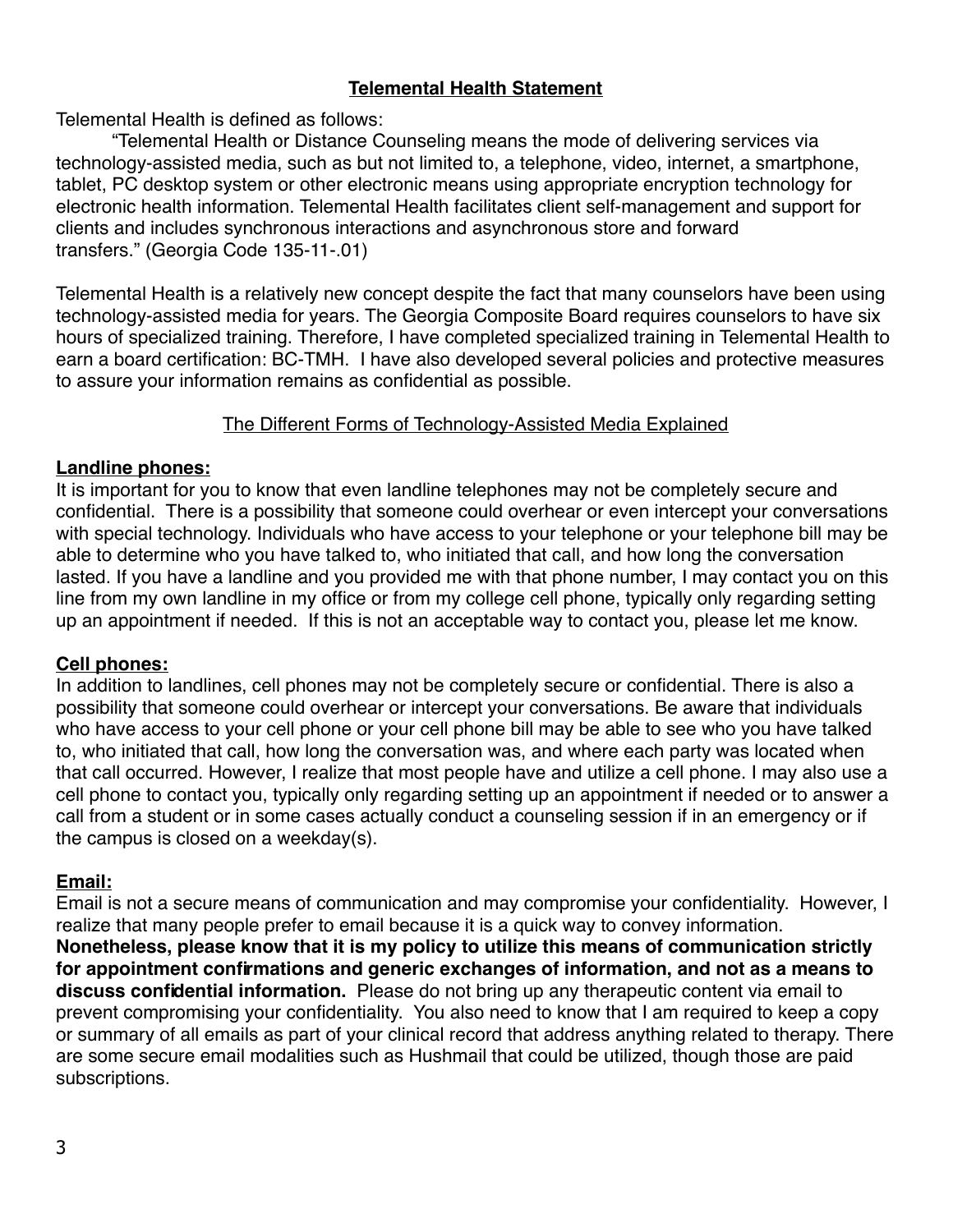I also strongly suggest that you only communicate through a device that you know is safe and technologically secure (e.g., has a firewall, anti-virus software installed, is password protected, not accessing the internet through a public wireless network, etc.). If you are in a crisis, please do not communicate this to me via email because I may not see it in a timely matter. Instead, please see below under "In Case of Emergency."

## **Video**

I use a platform for video counseling using HIPAA compliant, secure Doxy-Me for students who have a camera and microphone attached to a computer. I will always encourage students, if they use this method, to be in a private place while engaged in a counseling session. If you choose to use this method, I will arrange for you to have a link that will allow you to enter into a 'virtual waiting room.' You will also need to complete an Informed Consent in which you will provide a number I can reach you if we encounter technology issues.

## **Social Media - Facebook, Twitter, LinkedIn, Instagram, Pinterest, Etc:**

I will not accept "friend" or "connection" requests from any current or former client on my personal social networking sites such as Facebook, Twitter, Instagram, Pinterest, Snapchat, etc., as it may compromise your confidentiality and blur the boundaries of our relationship.

## Your Responsibilities for Confidentiality & Telemental Health

Please communicate only through devices that you know are secure as described above. It is also your responsibility to choose a secure location to interact with technology-assisted media and to be aware that family, friends, employers, co-workers, strangers, and hackers could either overhear your communications or have access to the technology that you are interacting with. Additionally, you agree not to record any Telemental Health sessions. I will ensure that when I am communicating with you, I am in a secure location.

# In Case of Technology Failure

During a Telemental Health session using video conferencing, we could encounter a technological failure. The most reliable backup plan is to include a telephone number in which I can reach you. Similarly, if a cell phone malfunctions, please have an alternate phone available and ensure I have that phone number. If we are on a phone session and we get disconnected, I will call you back within a few minutes. If I am not able to reach you, we will reschedule.

#### Limitations of Telemental Health Therapy Services

Telemental Health services should not be viewed as a complete substitute for therapy conducted in my office, unless there are extreme circumstances that prevent you from attending therapy in person. It is an alternative form of therapy or adjunct therapy, and it involves limitations. Primarily, there is a risk of misunderstanding one another when communication lacks visual or auditory cues. For example, if video quality is lacking for some reason, I might not see a tear in your eye. Or, if audio quality is lacking, I might not hear the crack in your voice that I could easily pick up if you were in my office. There may also be a disruption to the service (e.g., phone gets cut off or video drops). This can be frustrating and interrupt the normal flow of personal interaction.

Please know that I have the utmost respect and positive regard for you and your wellbeing. I would never do or say anything intentionally to hurt you in any way, and I strongly encourage you to let me know if something I've done or said has upset you. I invite you to keep our communication open at all times to reduce any possible harm.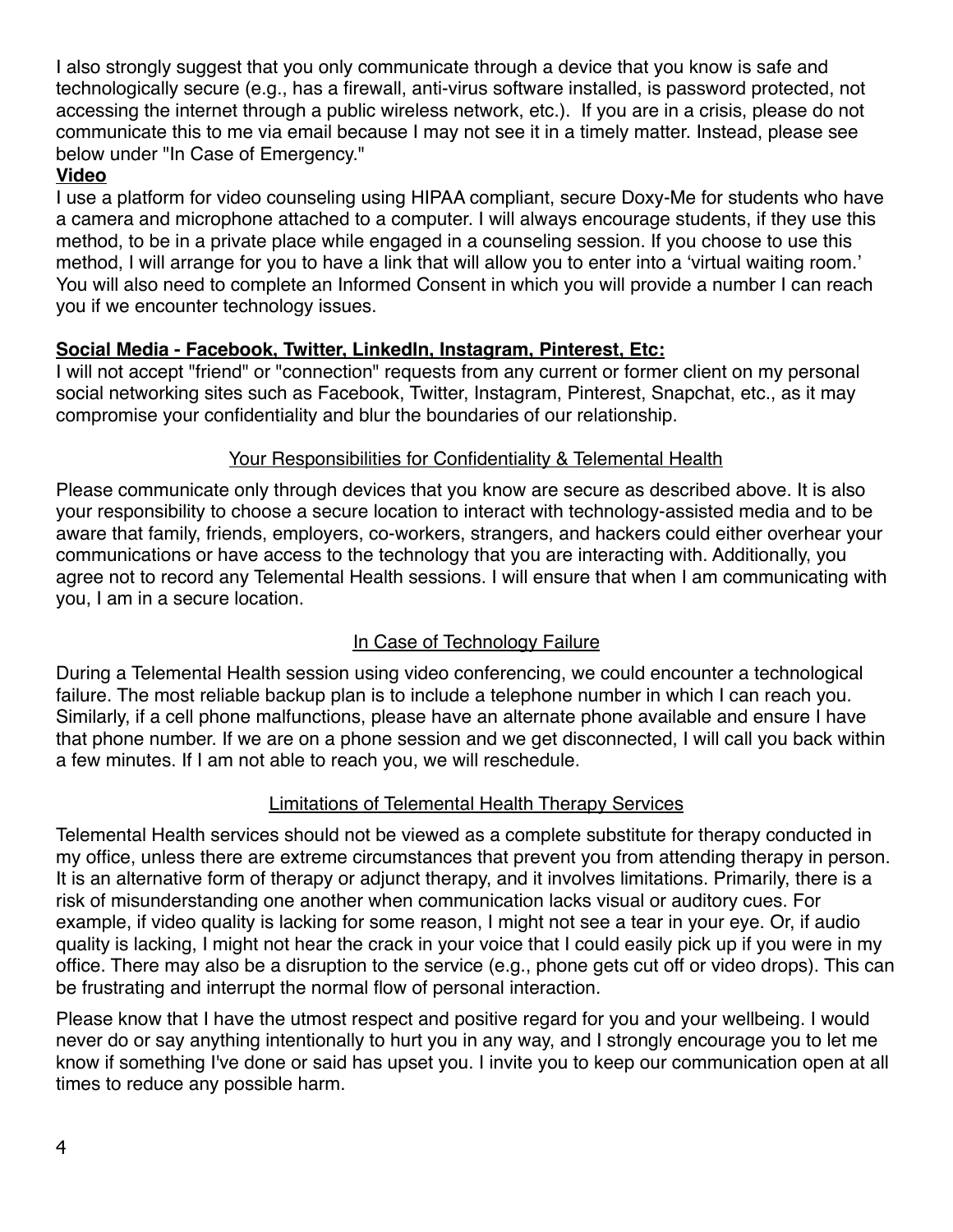*Currently we are offering only phone and video sessions though that could change with technology.* 

In summary, technology is constantly changing, and there are implications to all of the above that we may not realize at this time. Feel free to ask questions, and please know that I am open to any feelings or thoughts you have about these and other modalities of communication and treatment.

## **Communication Response Time**

My availability includes normal business hours by appointment from 8 am to 5 pm M-TH and 8 am to 3:30 pm on Fridays. I do have late afternoon appointments by special arrangement. I do carry a college cell phone, yet I am not available at all times due to other commitments and student appointments. If at any time this does not feel like sufficient support, please inform me, and we can discuss additional resources. I will return phone calls and emails within 24 hours and usually sooner unless otherwise indicated. In that event, there will be an out of office notification on email and office phone. I do not return calls on weekends or holidays. If you are having a mental health emergency and need immediate assistance, please consider the following:

# **In Case of an Emergency**

If you have a mental health emergency, I encourage you to do one or more of the following:

- Call Behavioral Health Link/GCAL: 800-715-4225 or other 24-hour crisis hotline in your area
- Call Ridgeview Institute at 770.434.4567 or local hospital
- Call Peachford Hospital at 770.454.5589 or local hospital
- Call Lifeline at (800) 273-8255 (National Crisis Line)
- Call 911
- Go to the emergency room of your choice

If we decide to include Telemental Health as part of your treatment, there are additional procedures that we need to have in place specific to these services. These are for your safety in case of an emergency:

- You understand that if you are having suicidal or homicidal thoughts, experiencing psychotic symptoms, or in a crisis that we cannot solve remotely, I may determine that you need a higher level of care and Telemental Health services are not appropriate.
- I require an Emergency Contact Person m who I may contact on your behalf in a lifethreatening emergency only. Please write this person's name and contact information below. Either you or I will verify that your contact person is willing and able to go to your location in the event of an emergency. Your signature at the end of this document indicates that you understand we will only contact this individual in the extreme circumstances stated above.
- You agree to inform me of the address where you are at the beginning of every Telemental Health session and to provide a contact name and number on the Informed Consent Form. **Cost of Sessions and Structure**

There is no cost to CTC students, faculty or staff. A CTC student is one who is registered for the current session. I will offer sessions to students between terms as long as the student has registration for the subsequent term. Sessions are not offered to students who no longer attend CTC. Sessions run 45-50 minutes. Rarely do I offer the opportunity for clients to extend the session. I know it is unfortunate sometimes to end the session with the client upset and I am reluctant for this to happen. I will usually set a phone chime when there is 5 minutes left in the session as I find that less intrusive then interrupting a thought or feeling through voice reminder. The final chime is when the session officially ends. Please respect the needs of the next client when the final chime sounds. I will